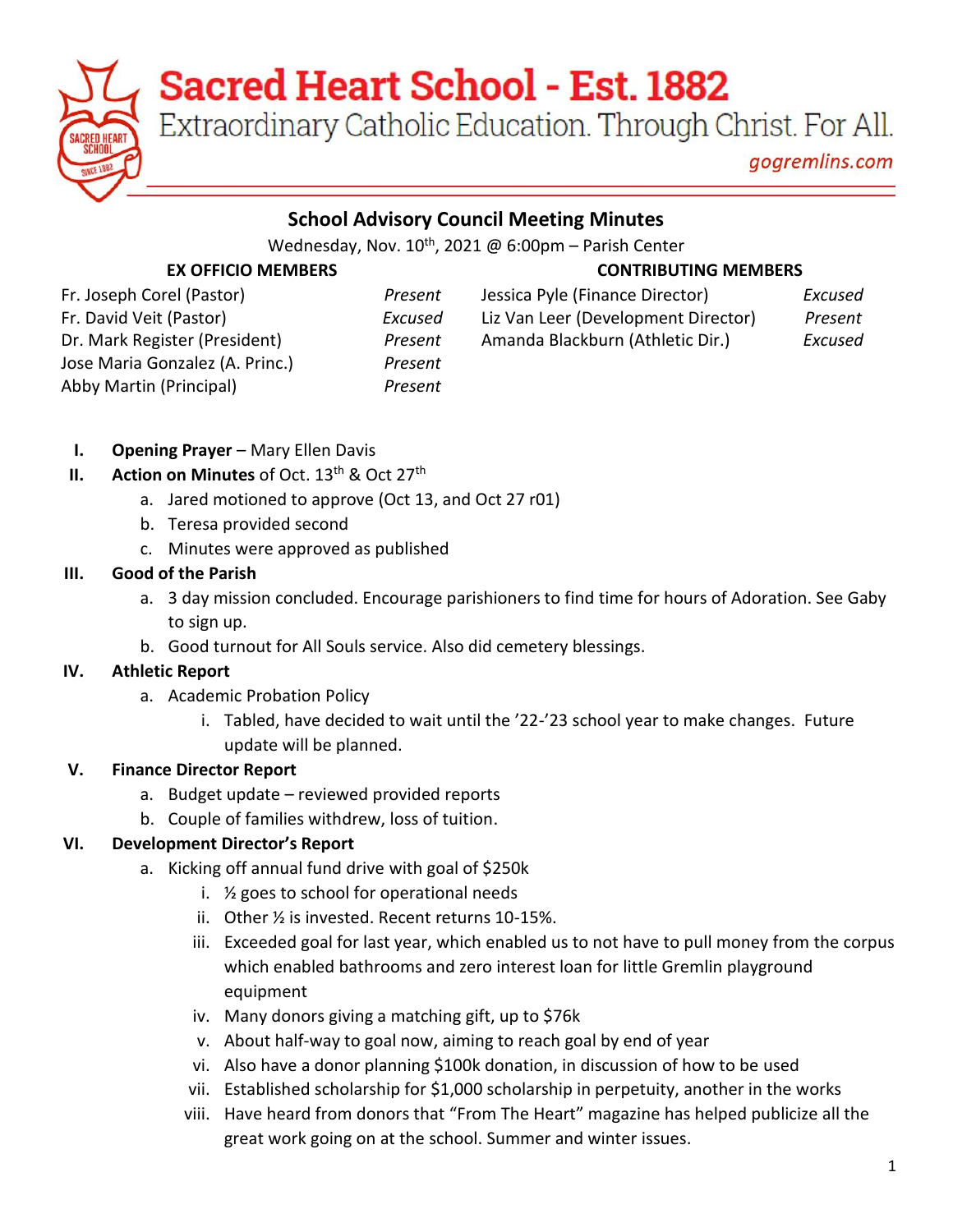

# **Sacred Heart School - Est. 1882**

Extraordinary Catholic Education. Through Christ. For All.

- ix. Little Gremlins Night Dec  $16<sup>th</sup>$  for preschool and daycare. Inviting them to basketball game as "VIPs", free admittance for them
- x. Annual Fund Drive 2022 kickoff will be targeted in Spring. Battle of the Brains on Fat Tuesday / Mardis Gras. Sat Feb 26<sup>th</sup>.

### **VII. Principals' Reports**

- a. COVID Report (Mrs. Martin)
	- i. 1 student positive. Another out in quarantine.
- b. Curriculum Report (Mrs. Martin/Mr. Gonzalez)
	- i. Have signed up with Curriculum Track
		- 1. Familiarizing now, will have a couple teachers pilot this year and push out broadly next year.
- c. Found grading scale different than Helias and Tolten. 75/76% break point was different. Diocese guidance historically was focused on elementary, believe somewhere along the line Helias became different.
	- i. Evaluating implications of changing, slightly extended C, reducing D.
	- ii. Has GPA implications.
- d. Upcoming Events
	- i. November 11 Veterans Day Mass and Assembly
	- ii. November 11 First Reconciliation Meeting
	- iii. November 12 Fifth Grade Field Trip
	- iv. November 13 Hunter's Breakfast to benefit SH Repairs
	- v. November 15 Winter Sports Pictures
	- vi. November 16 ABC Awards
	- vii. November 16 XLT Adoration
	- viii. November 17 2nd grade Discipleship of Armor
	- ix. November 18-21 NCYC
		- 1. 12 students attending
	- x. November 18 FACTS Tuition Assistance
	- xi. November 23 All School Mass, Food Drive
	- xii. November 24-26 No School/Thanksgiving Break

### **VIII. Old Business**

### **IX. New Business**

- a. Latino Enrollment Institute LEI Report (Dr. Register)
	- i. Learned about what will be asked of us as a school and parish
	- ii. 70% of growth in US Catholic Church has come from Latino population
	- iii. Language is important, but most critical to be attuned to culture.
	- iv. There is a difference between bi-lingual and bi-literate
	- v. Often don't lack ability, but lack language, especially some of the nuance
	- vi. Have embraced Hispanic Heritage month at school (Sep.) with banners, posters, prayers
	- vii. Forming a steering committee